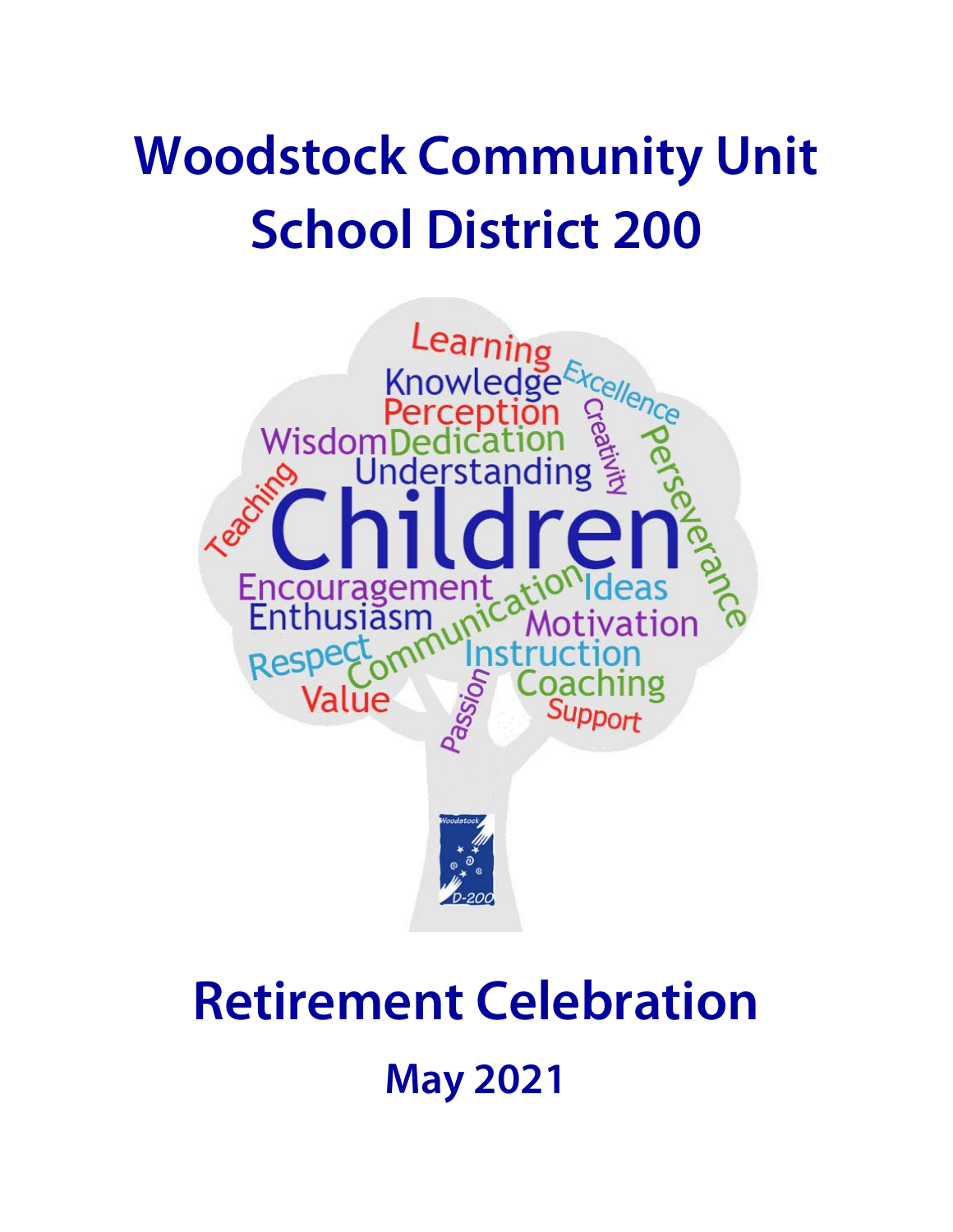

## **Congratulations, District 200 Retirees!**

As with so many of our recent programs and gatherings, the pandemic made it impossible to hold our traditional retirement celebration in 2020 and 2021.

So while we regret that we are not all together to enjoy dinner, conversation, and laughter, we still want to express our deepest appreciation to our retirees.

Please know that you go with our warmest thoughts and most heartfelt wishes for a new journey of success and happiness in the future. May you be showered with abundant opportunities to do what your heart desires!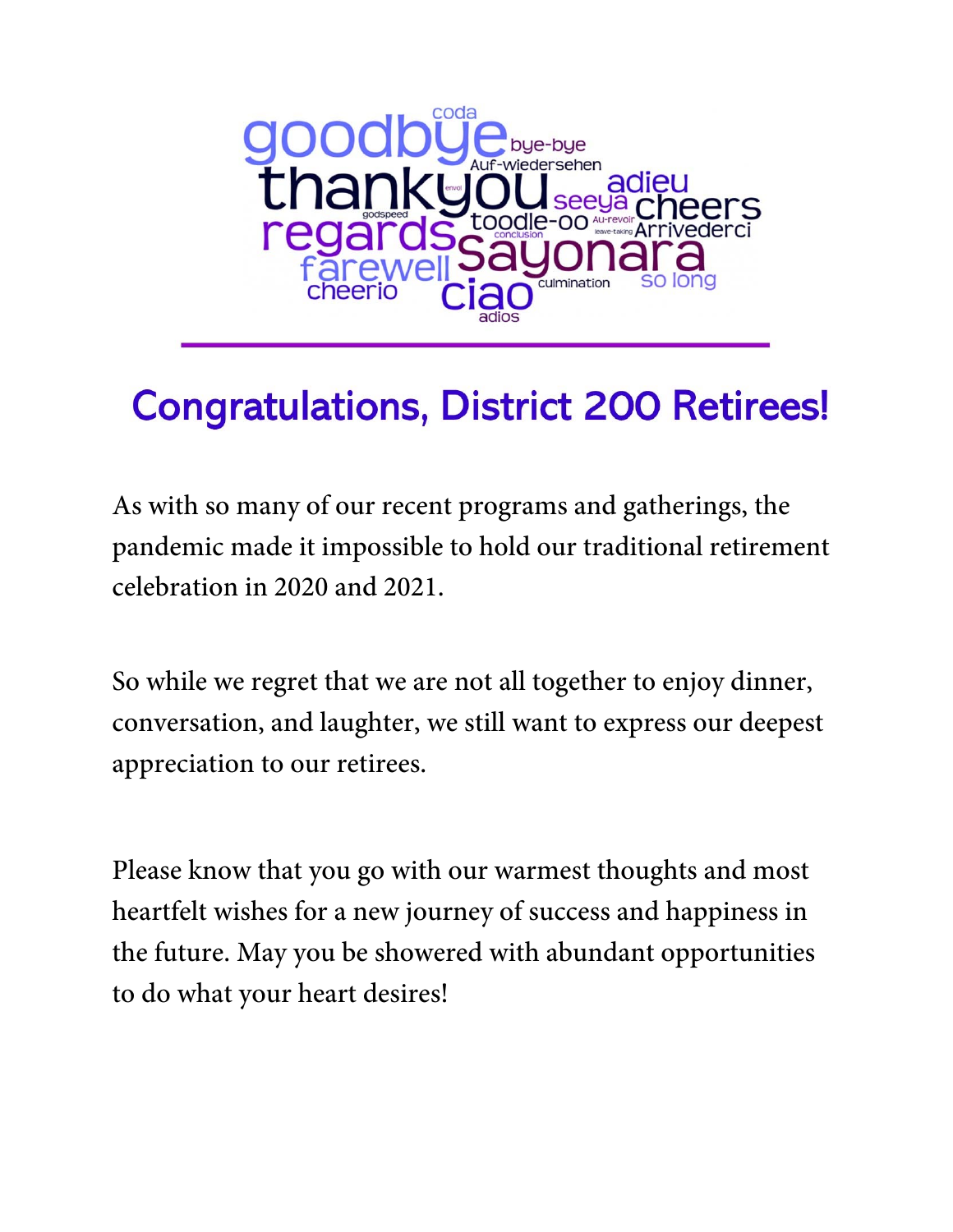#### Congratulations, thank you and best wishes to all of our retirees!

Debra Belmonte Jane Benda Mary Blietz Jacqueline Budmayr Gigi Carlson Dale A. Daugherity Diana Frisbie Deborah Guild Rich Hodges Harold Hunt John Hunt Cheryl Kremske Beate Krepel Sandra Metcalf Beth Miller Corrine Nazimek Thomas Powers Robert Reed Mark Rusk Vickie Schmarje Jodie Scott Kathleen Shea Bill Summers Mary Takoy Robert Teuber Steven T. Thompson Denise Wedoff Gary Wedoff Robert Welzen, Sr. Barbara Wilson Patricia Williams

Wendy Barreca Kirk Benda Gene Boelter Debby Bruchsaler Bennie Brunson Lisa Cavitt Linda Gabrielson Robert Giles Risa Hanson Denise Hyde Susan Kaszubowski Jackie Loehner Resa Luckey Cynthia Maire Michelle Martin Lynn Mohan Terry Moses Tammy Ortmann Tom Palek Darlene Parr Debra Perenchio Linda Radke Sandra Roberts Kelly Smith Carole Tipps Jane Turley Joanne Ventouras Linda Warriner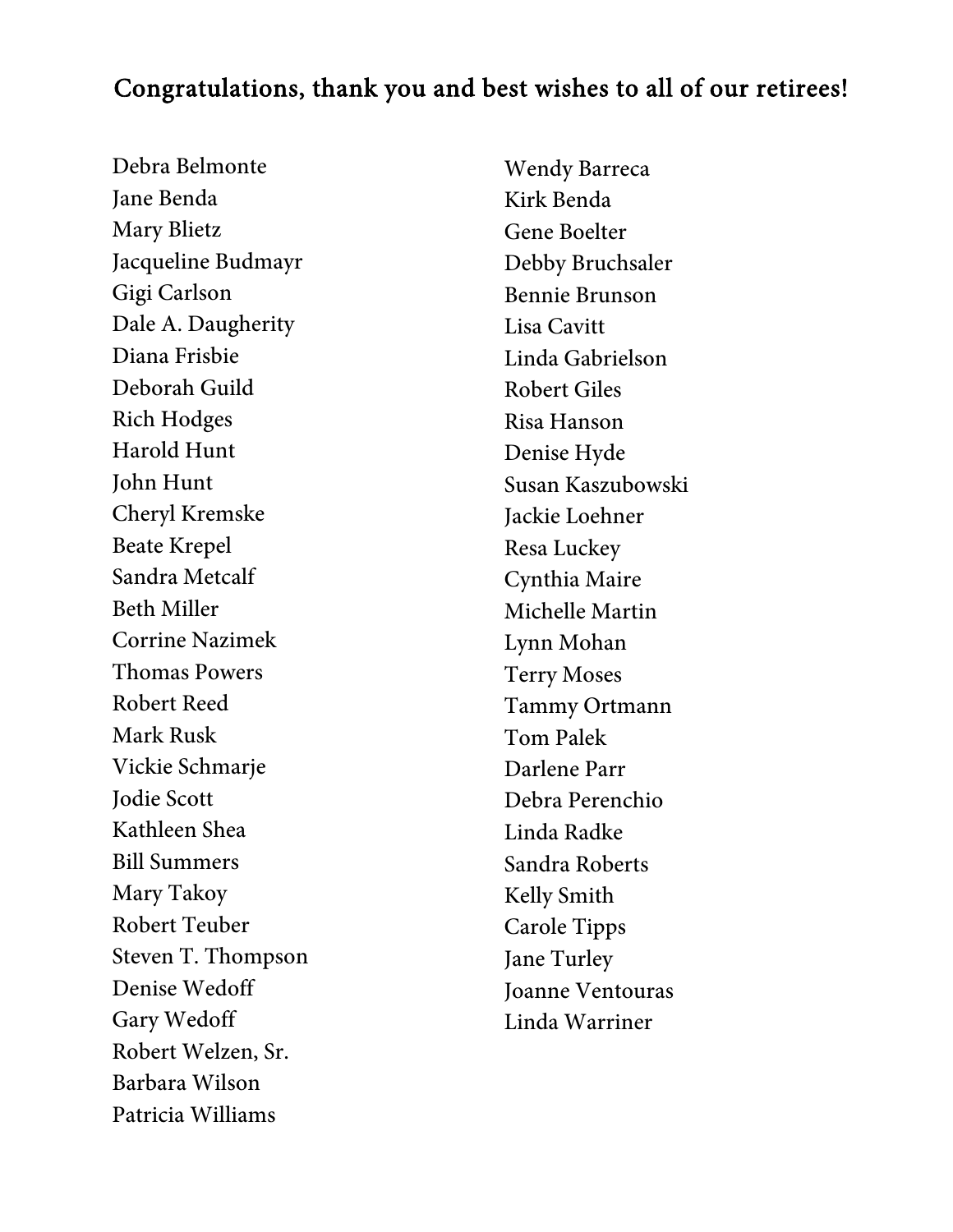

# **Debby Bruchsaler**

### **Greenwood Elementary School**

*Make lots of memories.*

### **Joined District 200 in 2001**

#### **Plans for retirement?**

• Spending time with my grandkids. Travel to see my two grandkids that are out west. Enjoying some relaxation, camping, pool time, spending some time with friends, family and some date nights with my husband. Conquer my big honeydo list of things I have put off for a very long time.

#### **Any special interests or hobbies?**

Camping, gardening, relaxing in the pool and just being outside

#### **Someone special who made a difference?**

 Louanna Paradowski (A former employer) She taught me so much when I worked with her. She taught me to pick and choose my battles and to make lots of memories. Kathy Palek, Debbie Barnhill, Mary Hammond, Tammy Wood and Sue Malley for listening to me when times got rough; for letting me vent when I needed to. Most importantly, the children – I love when they come back years later and let me know how much they miss me and being here.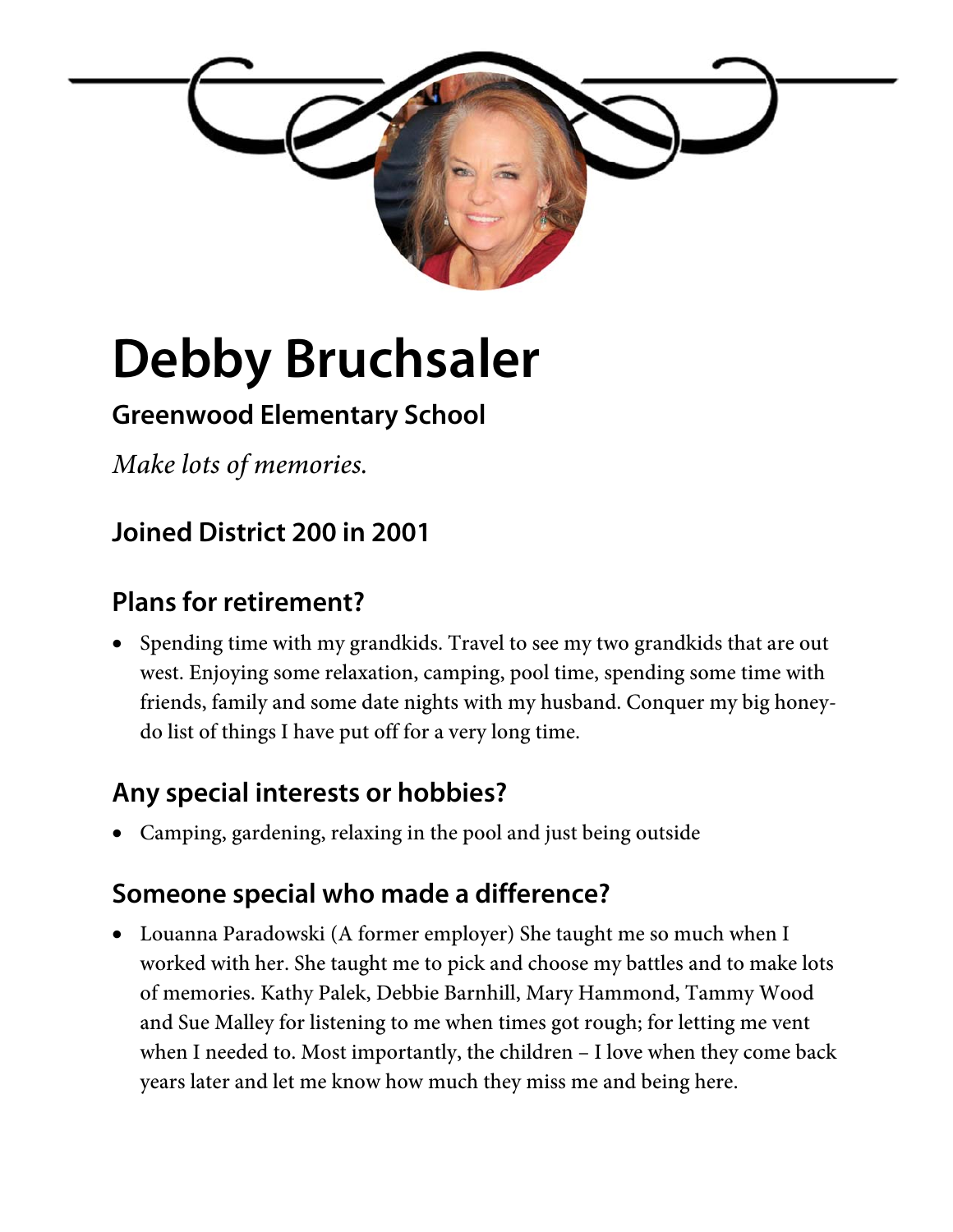

## **Bennie Brunson**

### **Transportation Department**

*Treat everyone like you want to be treated.*

### **Joined District 200 in 2010**

#### **Plans for retirement?**

• Relax, and live a long life!

## **Any special interests or hobbies?**

Family, friends, walking, and dancing

#### **Someone special who made a difference?**

 All of my coworkers at D200. I enjoy being around all of them and they inspire me.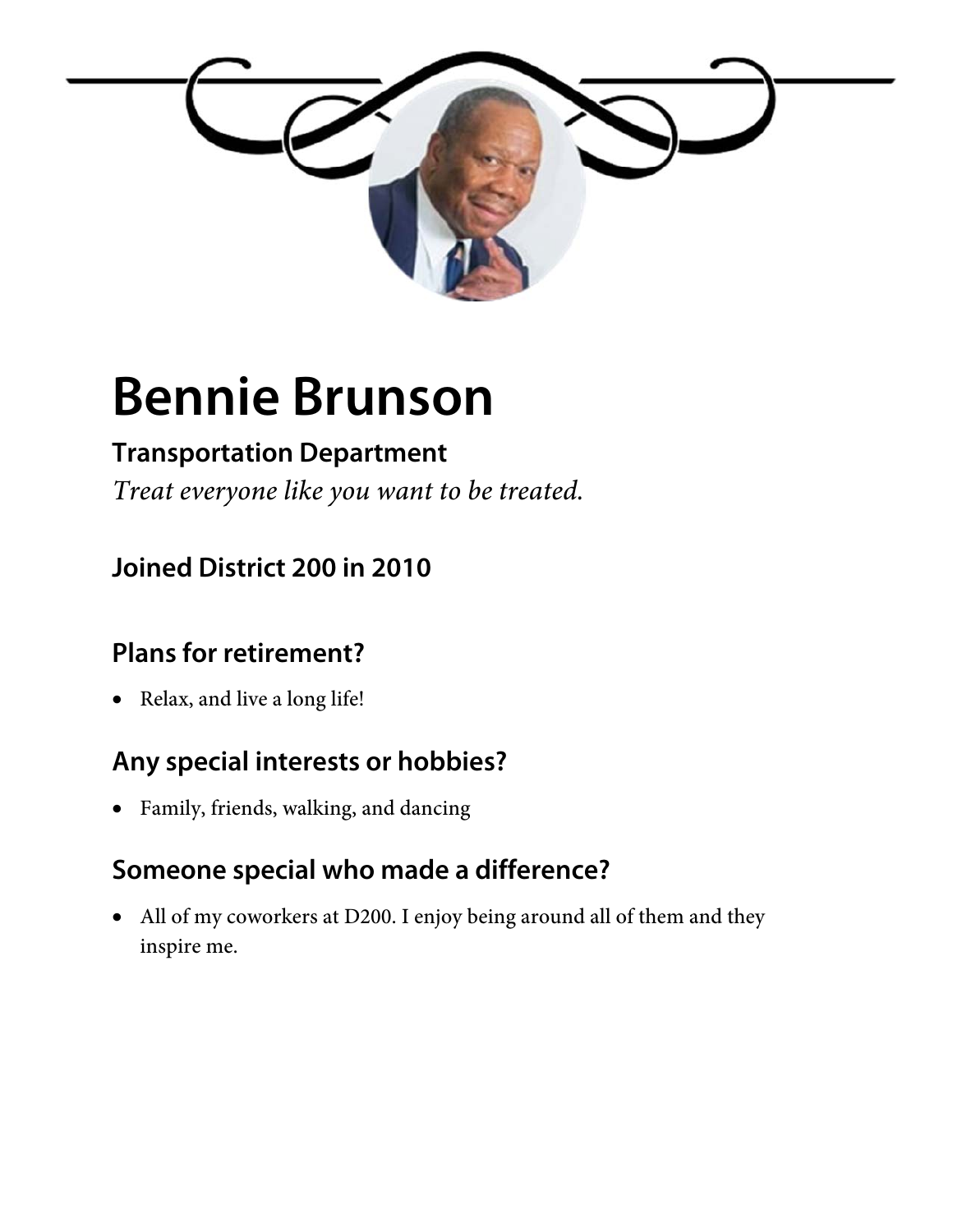

# **Jacqueline Budmayr**

### **Special Services Department**

*Do small things with great love.*

**Joined District 200 in 1995** 

#### **Plans for retirement?**

• Travel; spend time with family

#### **Any special interests or hobbies?**

Landscaping, interior decorating

#### **Someone special who made a difference?**

Risa Hanson and Curt Johannsen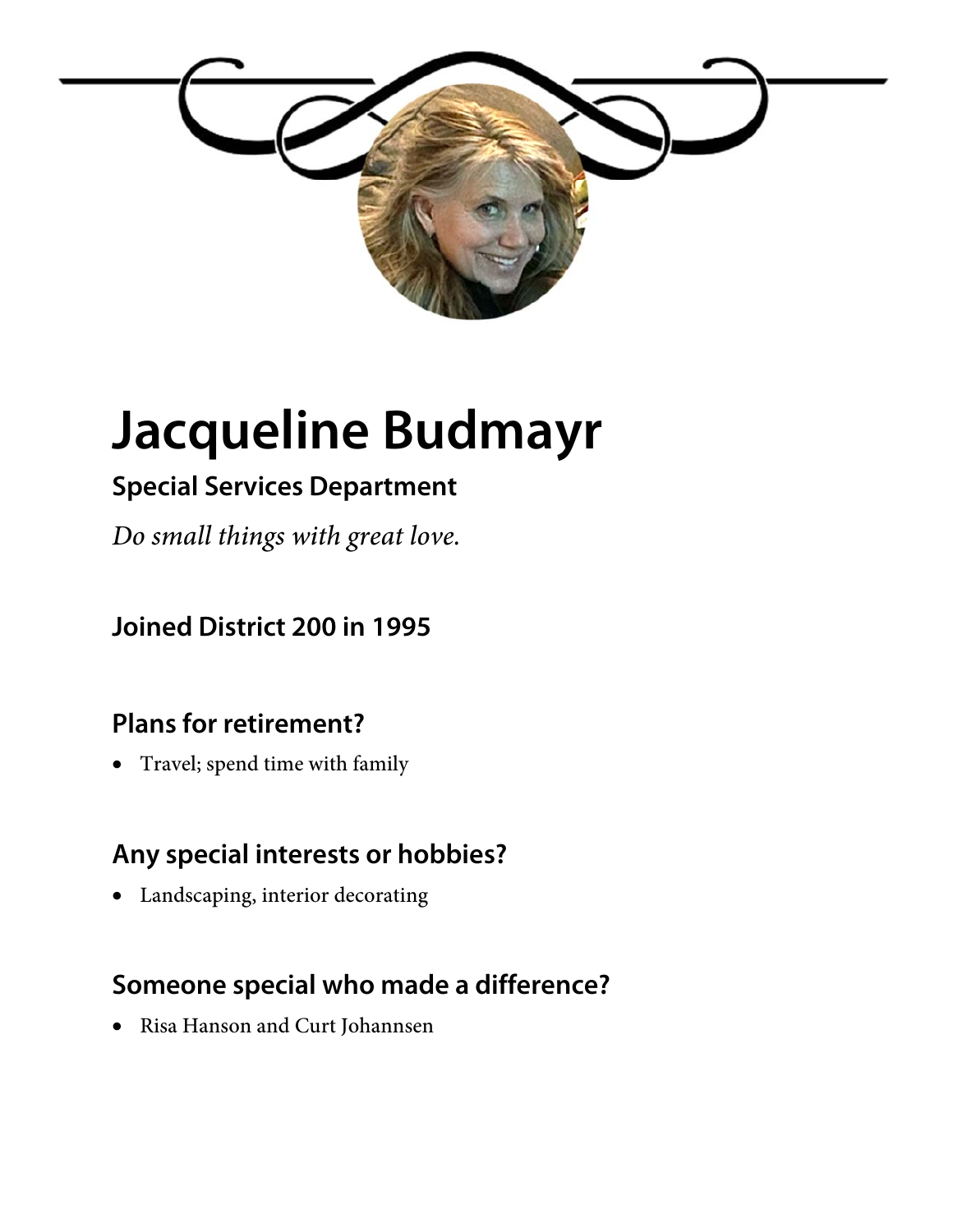

# **Gigi Carlson**

## **Northwood Middle School (Served Multiple Schools)**

*"Stay in the Struggle!" (It is a perspective I shared with students throughout my career, as well as difficult times in my personal life)*

### **Joined District 200 in 1992**

#### **Plans for retirement?**

In August of 2020, I became the director of the McHenry County Environmental Education Program. There will also be kayaking, swimming, painting, visiting my children, and spending time with our local families.

#### **Any special interests or hobbies?**

 I look forward to picking up oil painting again! I love to be outdoors and travel with my husband Bruce, when possible. Our home in Pennsylvania is still being rehabilitated - so construction and New England Cottage interior design will be explored.

#### **Someone special who made a difference?**

- Parents and sister Eddie and Darlene LeCrone (retired D200 teachers) and Mimi Book (retired teacher) always encouraged me to be creative and move toward goals. They loved their jobs, their peers, their family, and traveled with all of us to far away places. They always made it OK for me to have different perspectives about the world.
- My husband, Bruce, and my children (Kurt and Larin) They supported my path to becoming a teacher, helped with unique events, traveled and explored together in so many destinations.
- My peers no one is a successful teacher without the gifts of knowledge shared by those you work with every day. I feel blessed to have worked with staff at a variety of grade levels, special areas, and at every school in the district. Life-long friendships developed out of my tenure with D200.
- Students there are not enough words to express what they gave me throughout my career. I used to say from the words of my mentor (Mary Klos) - "See the world in a new and different way every day!" What happened way my world opening up as students imparted how they saw it.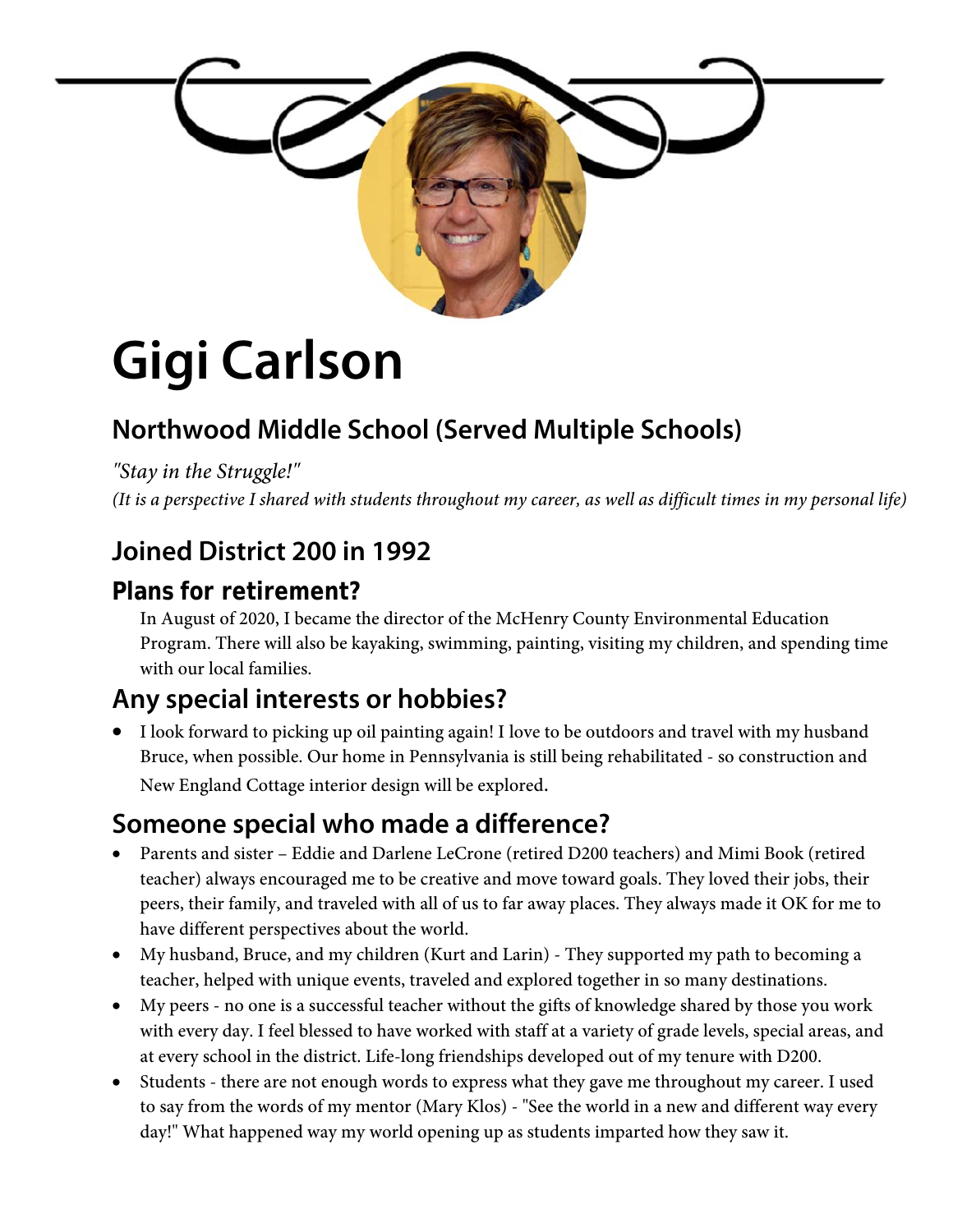

# **Dale A. Daugherity**

### **Woodstock High School / Woodstock North High School**

*Encourage and support those who undervalue themselves.*

#### **Joined District 200 in 2004**

#### **Plans for retirement?**

Work part time; projects around the house

#### **Any special interests or hobbies?**

Camping, biking, walking

#### **Someone special who made a difference?**

• Brian McAdow. Because he gave me an opportunity, and provided support consistently.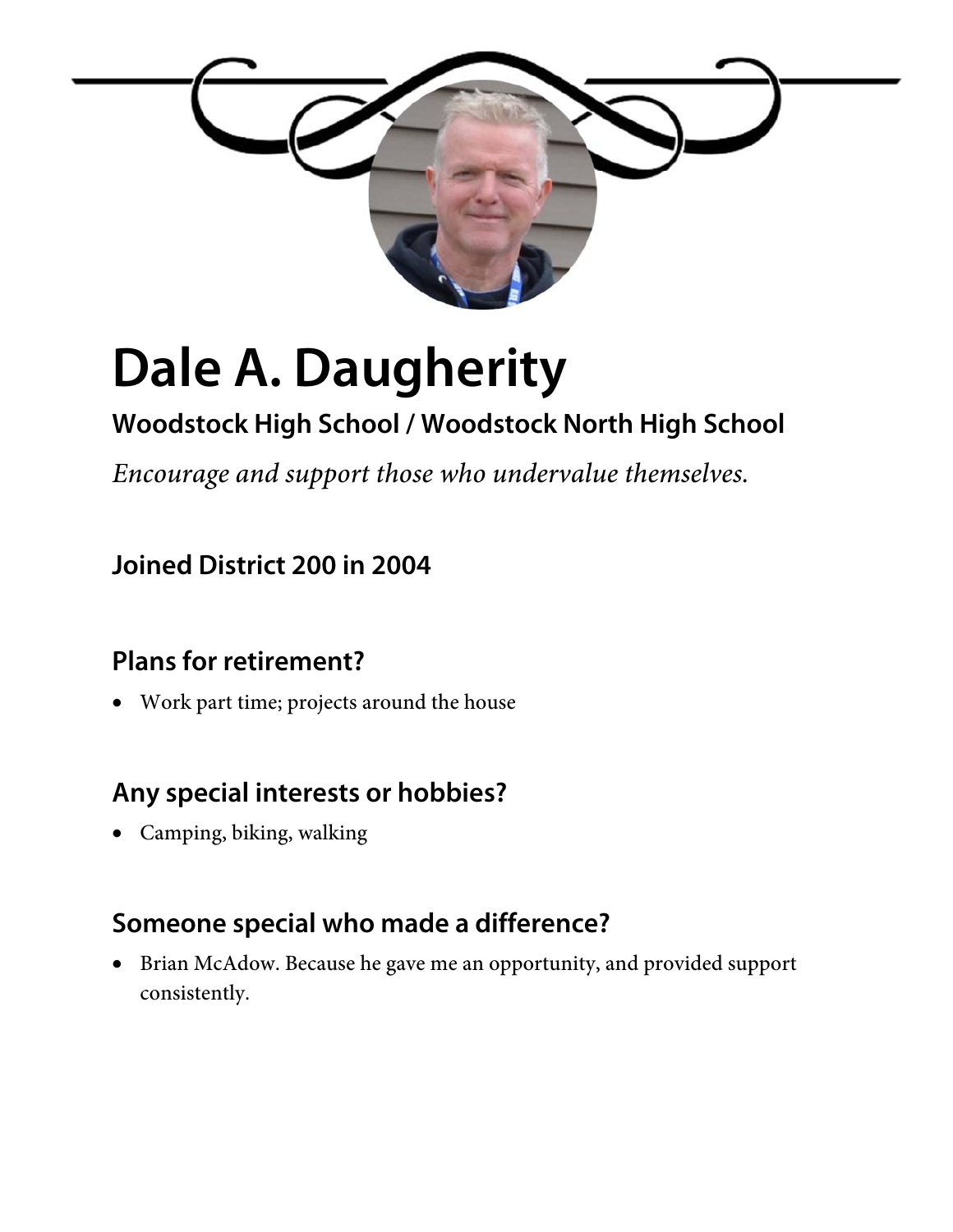

# **Linda D. Gabrielson**

#### **Mary Endres Elementary School**

*I have often pondered this thought. "Life is one long procession where you can not see its beginning or its end. You have no say as to when you will enter or leave the procession. However, you do get to choose your marching companions." I have been blessed to have had you as my marching companions for 23 years. As long as I am in the procession, I will cherish our time together.*

### **Joined District 200 in 1998**

#### **Plans for retirement?**

• I am going to strive to be more open to the needs of others. Discovering those needs will develop the blueprint for my future.

### **Any special interests or hobbies?**

 Hiking, reading with my "Dysfunctional" book club and taking advantage of all the art and culture that Chicago has to offer.

### **Someone special who made a difference?**

 Trying to select one person who has impacted my career would be like selecting one color from a Rembrandt painting. Each colleague has made a unique contribution to my life's canvas.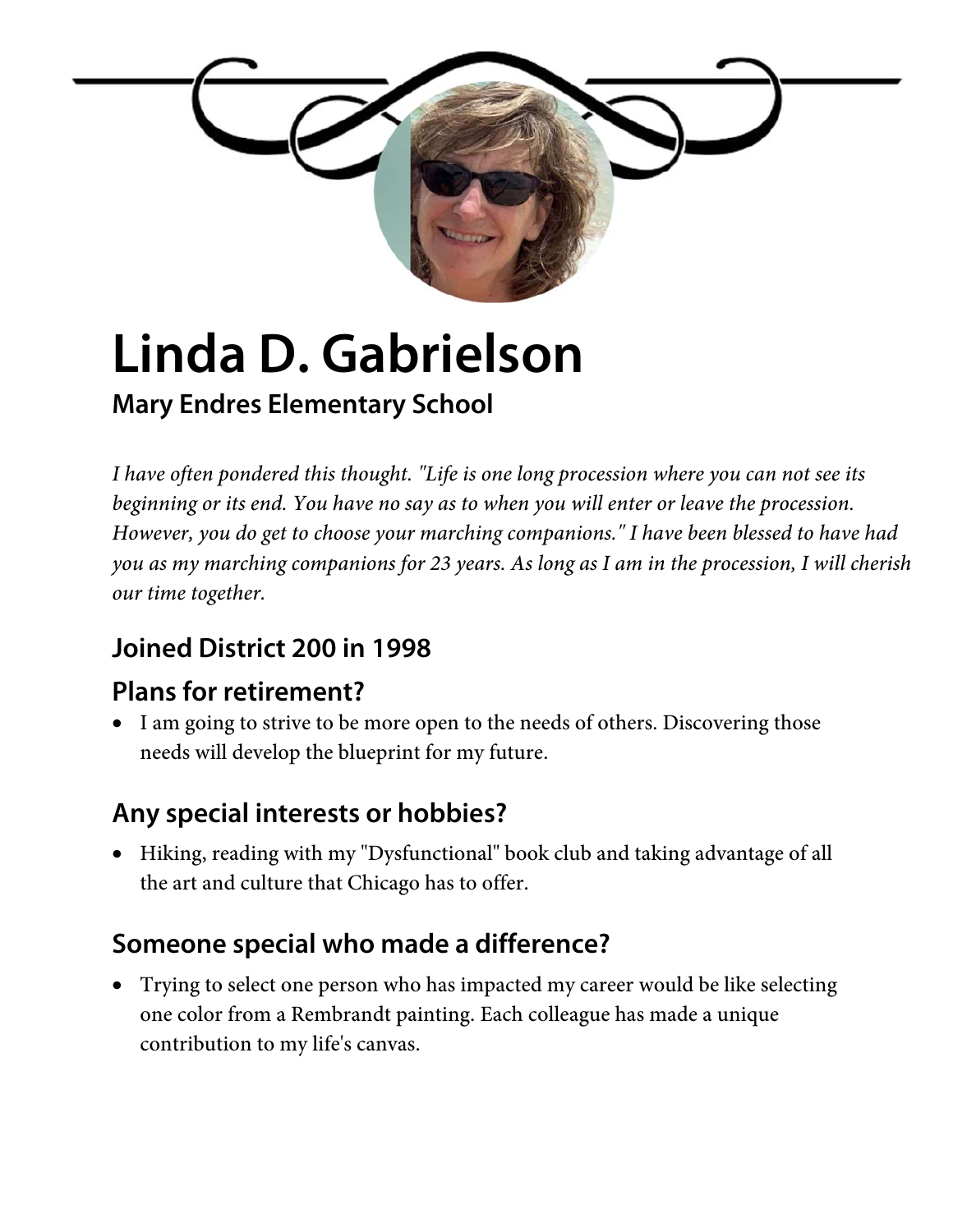

# **Bob Giles**

### **Prairiewood Elementary School / Creekside Middle School**

*What is popular isn't always right and what is right isn't always popular.*

#### **Joined District 200 in 2008**

#### **Plans for retirement?**

Honey-Do List/Visit Grandchildren that have moved out of state

#### **Any special interests or hobbies?**

Woodworking

#### **Someone special who made a difference?**

Head Custodians Tony at WHS and Jeff at Creekside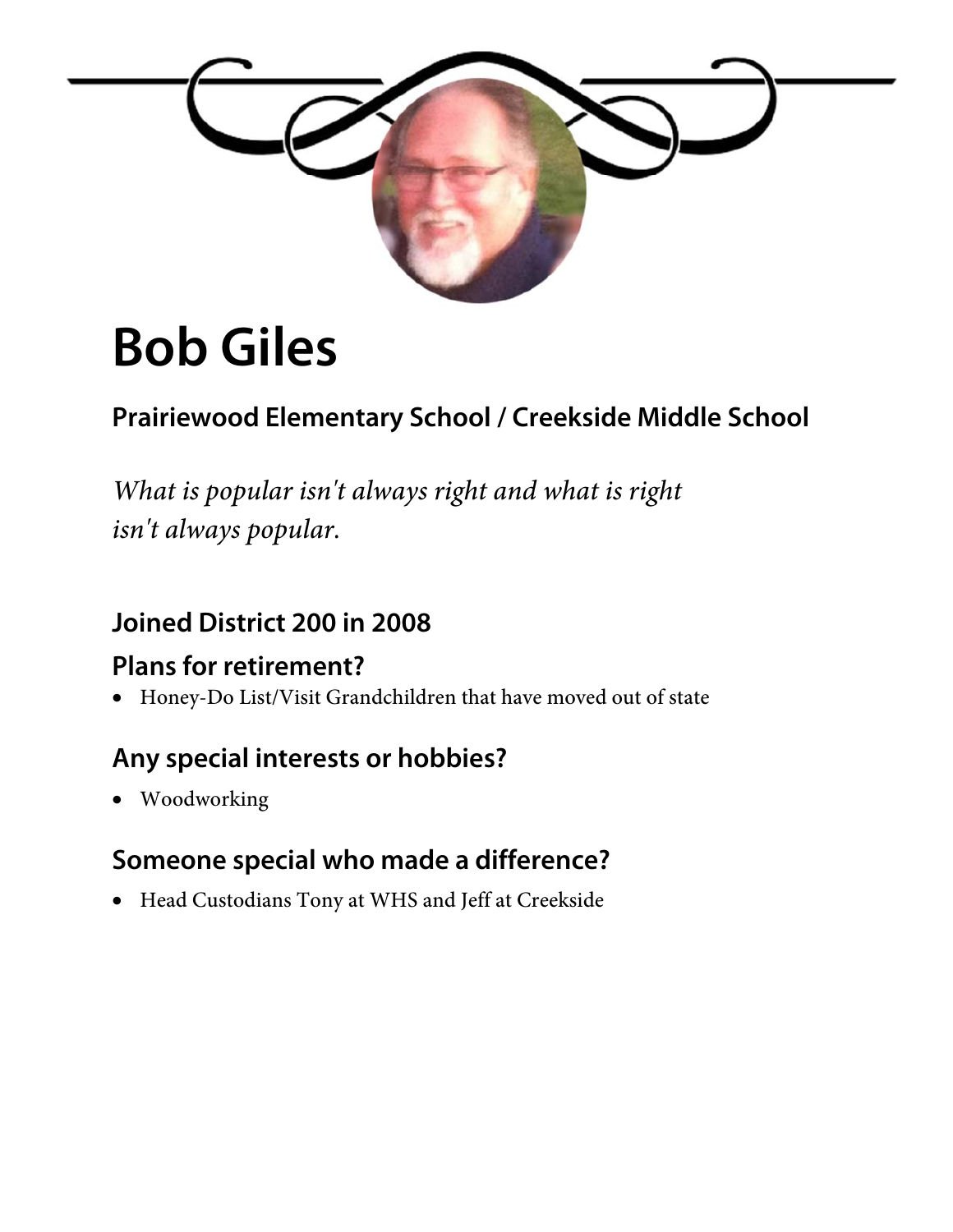

# **Risa Hanson**

## **District Office**

*"Live with intention, walk to the edge, Listen hard, Laugh, Practice wellness, Play with abandon, Continue to Learn, Appreciate your friends, Choose with no regret, Do what you love, Live as if this is all there is." ~ Mary Anne Radmacher*

### **Joined District 200 in 2000**

#### **Plans for retirement?**

 Travel, outdoor activities, spend time at the lake in the summer and somewhere warm in the winter

#### **Any special interests or hobbies?**

Exercising, home improvement projects and decorating, gardening, biking

#### **Someone special who made a difference?**

• Paul Schilling, who I worked with in Rockford, & Ray Reynolds from D200 are former Business Managers who took me under their wing and encouraged me to pursue my education and the CFO position. They were not only supervisors, they were mentors and friends and taught me all the skills that are necessary to be a successful school business manager.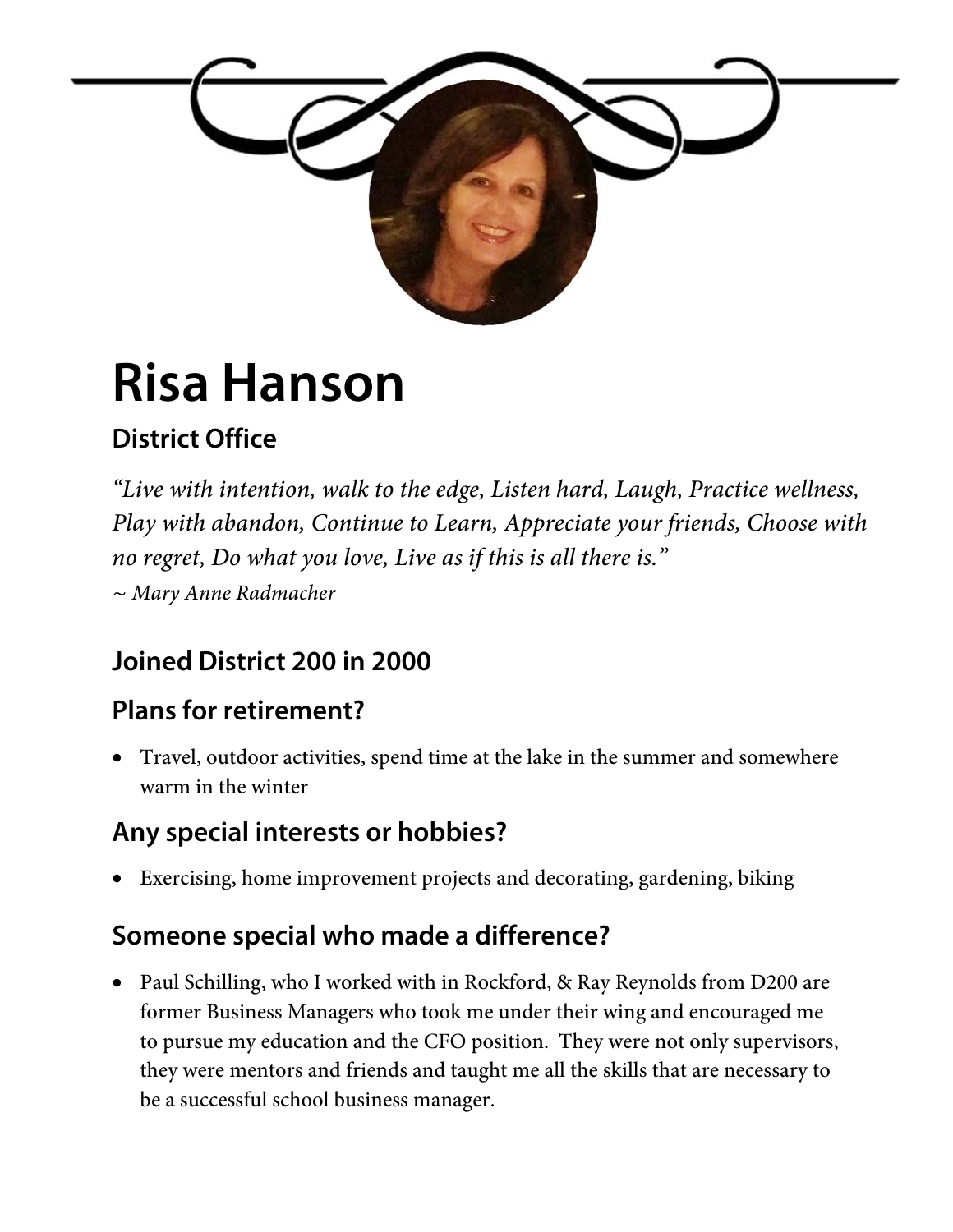

# **Rich Hodges**

### **Greenwood Elementary School**

*Children today are leaders tomorrow.* 

#### **Joined District 200 in 2007**

#### **Plans for retirement?**

Travel and enjoy life

### **Any special interests or hobbies?**

Camping and traveling

#### **Someone special who made a difference?**

• Jeff Bruns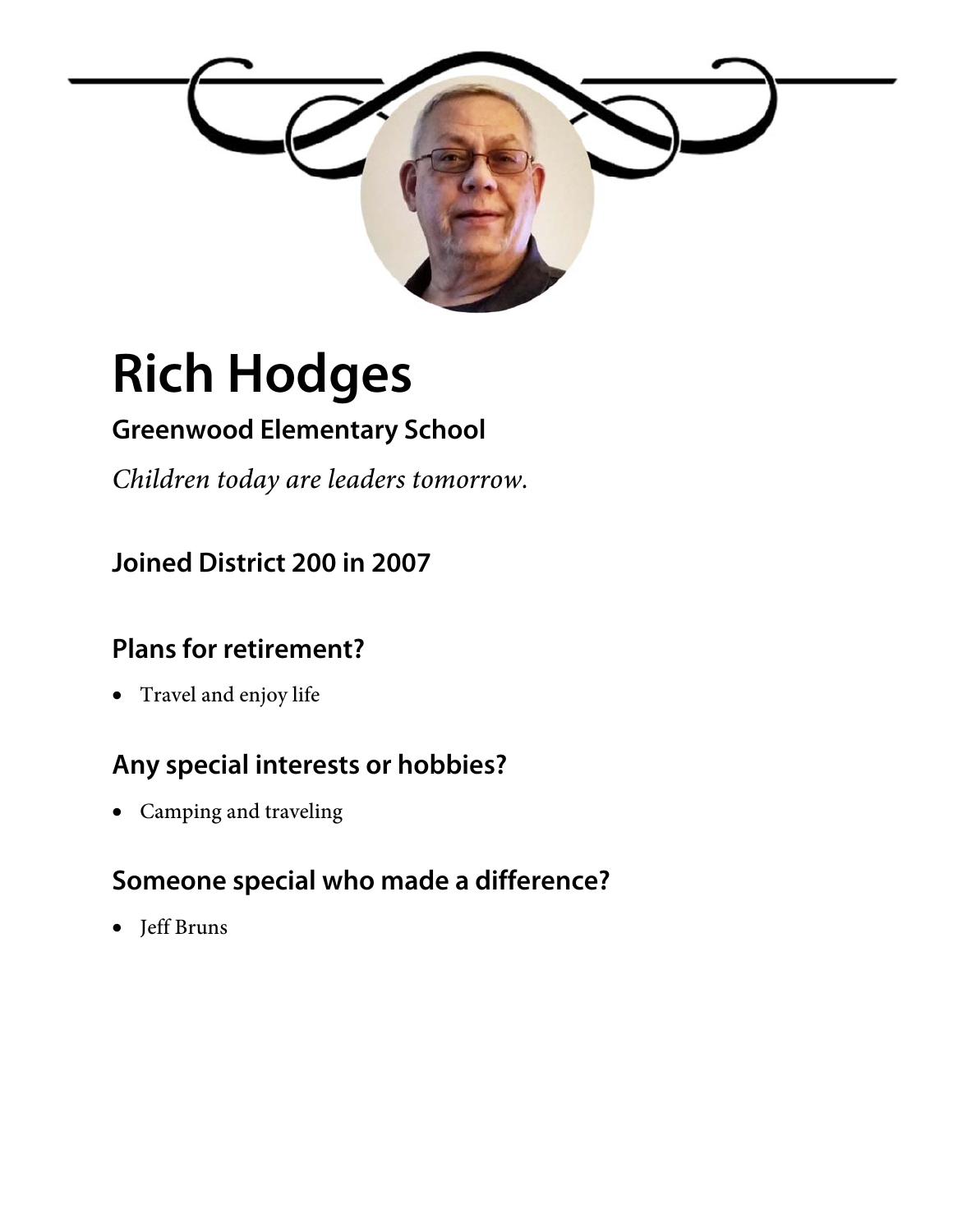

# **Resa Luckey**

## **Transportation Department**

*Another day, Another dollar* 

### **Joined District 200 in 1994**

#### **Plans for retirement?**

Enjoy Life and grandchildren

### **Any special interests or hobbies?**

• Travel

### **Someone special who made a difference?**

• District 200 itself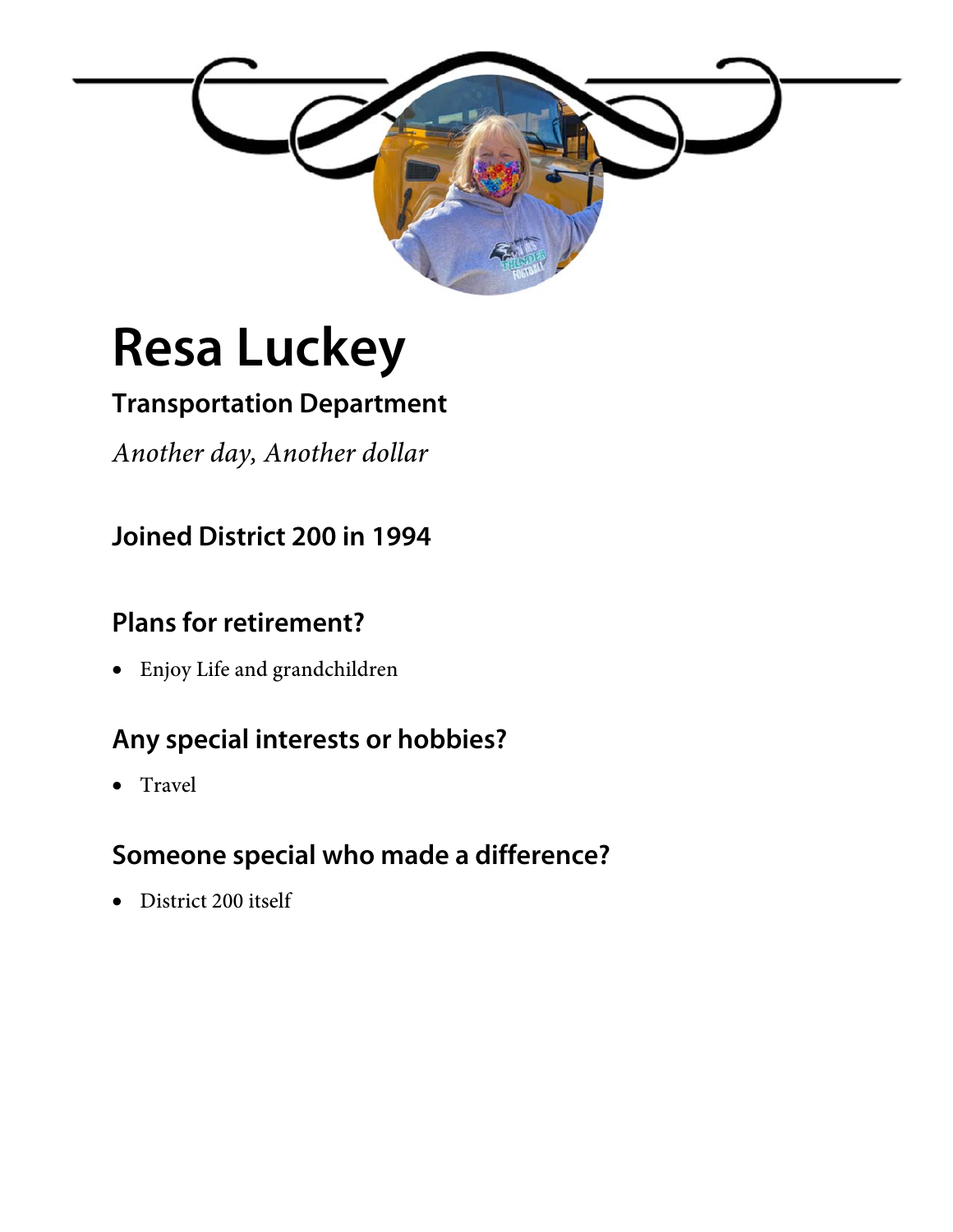

# **Cynthia Maire**

## **Mary Endres Elementary School**

*"The greatest glory in living lies not in never falling, but in rising every time we fall." ~ Nelson Mandela* 

#### **Joined District 200 in 1989**

### **Plans for retirement?**

Read, relax and vacation in the off season

#### **Any special interests or hobbies?**

Reading, watching movies, hanging out in my pool

### **Someone special who made a difference?**

Dr. Levandowski was a great role model and helped me grow as an educator.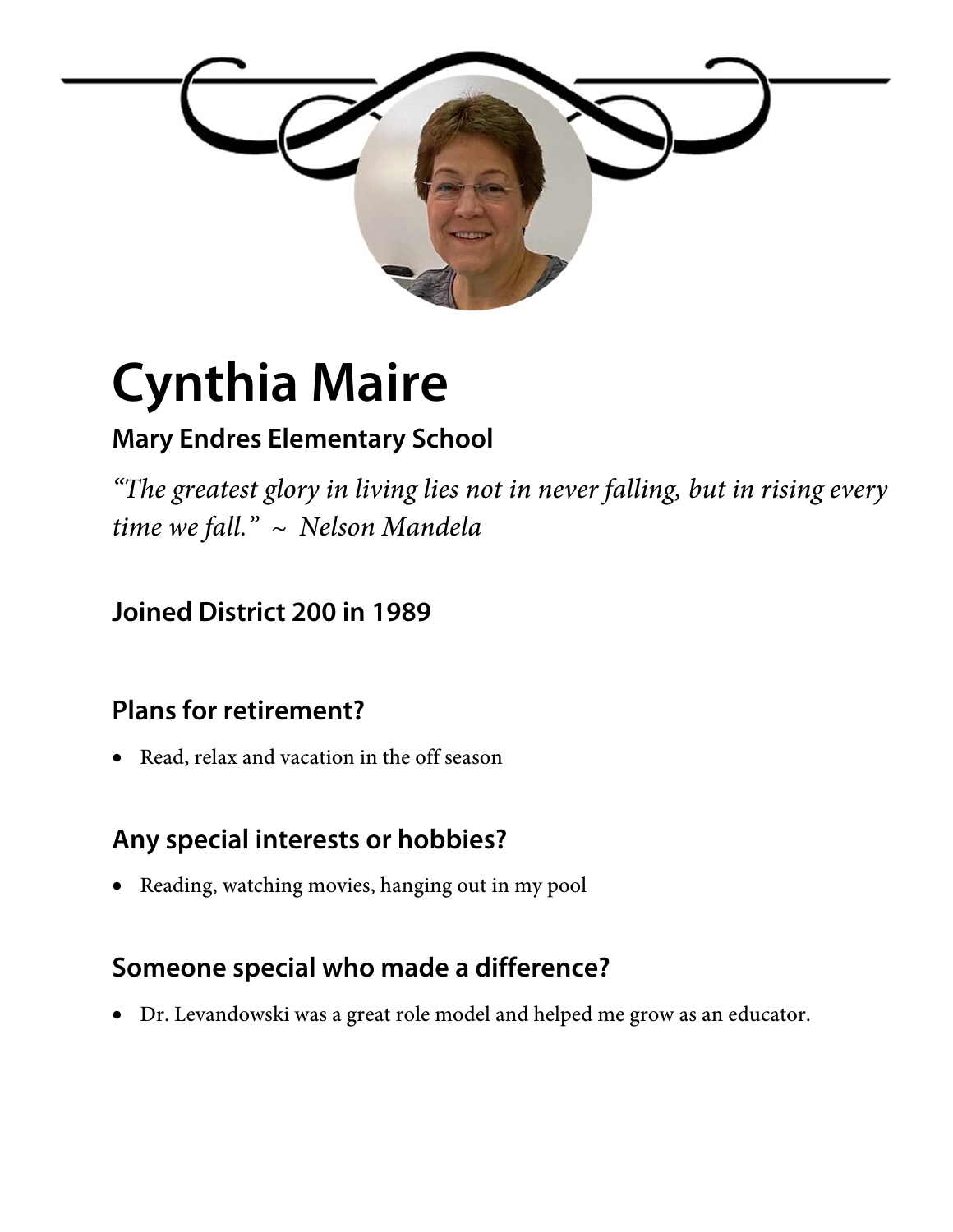

# **Michelle Martin**

## **Verda Dierzen Early Learning Center**

*"I have learned that there is more power in a good strong hug than in a thousand meaningful words." ~ Ann Hood* 

### **Joined District 200 in 1997**

### **Plans for retirement?**

Travelling, visiting with friends and enjoying long walks with my girls

#### **Any special interests or hobbies?**

• Reading, traveling, crocheting

#### **Someone special who made a difference?**

 Dr. L, for introducing me to administration and mentoring me through my first year. Bob Hackbart, who gave me my first job in administration and has always been a quiet, gentle force guiding and advising me through my time at D200. Tricia Bogott, for being a good friend and giving me the opportunity to work with such amazing little people for my last four years.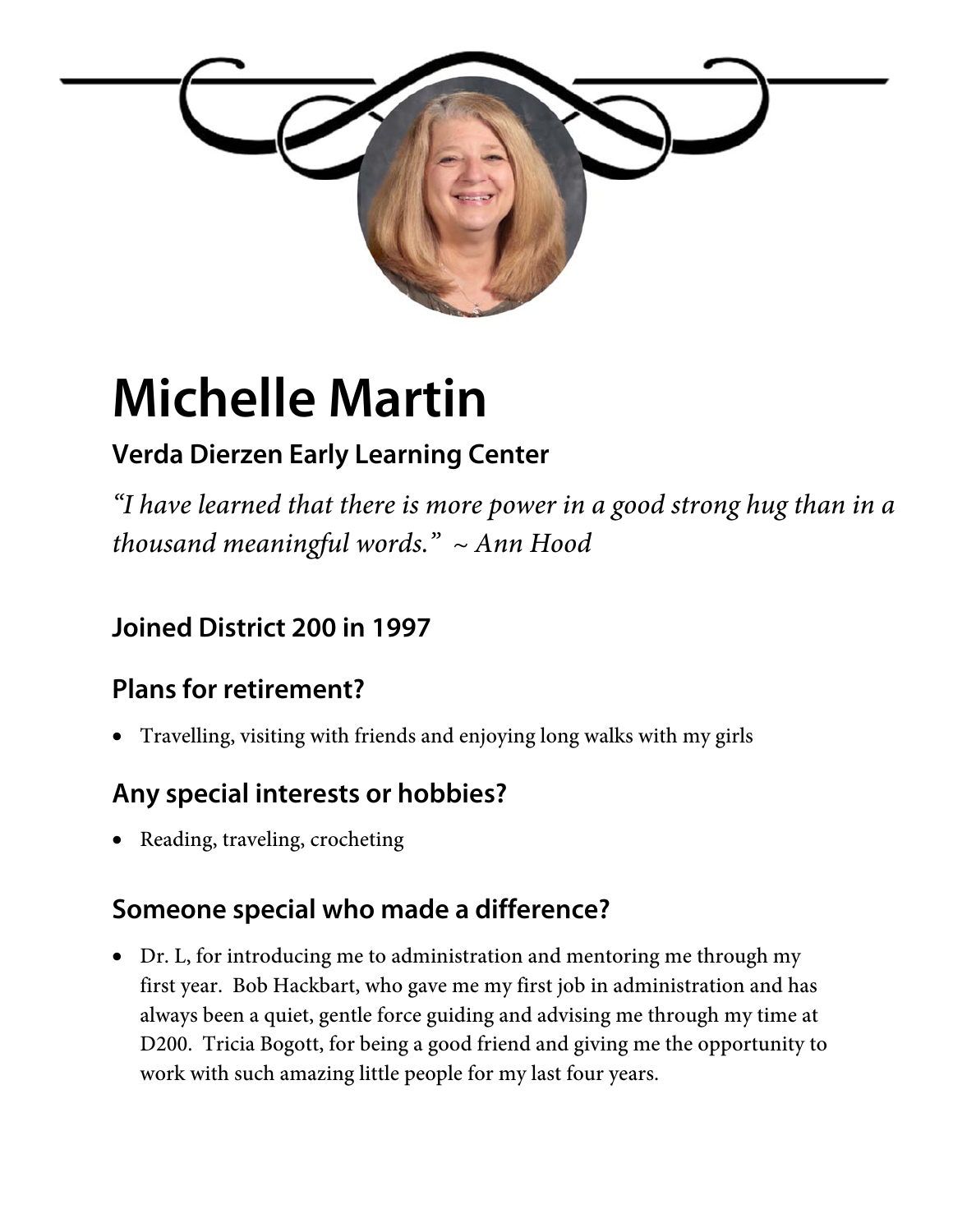

# **Beth Miller**

### **Verda Dierzen Early Learning Center**

*"It's hotter than Haiti in here!" – referring to the many years of not having an air conditioned classroom.* 

### **Joined District 200 in 1984**

### **Plans for retirement?**

Relax and enjoy life! Travel and get together with friends.

### **Any special interests or hobbies?**

Travel, camping, hiking, cooking, reading and movies

### **Someone special who made a difference?**

 Mark Heckmon. He was my Special Ed supervisor in 1986 and taught me some important classroom management skills. Not only was I hired by Mark in 1984, he also helped me with my retirement.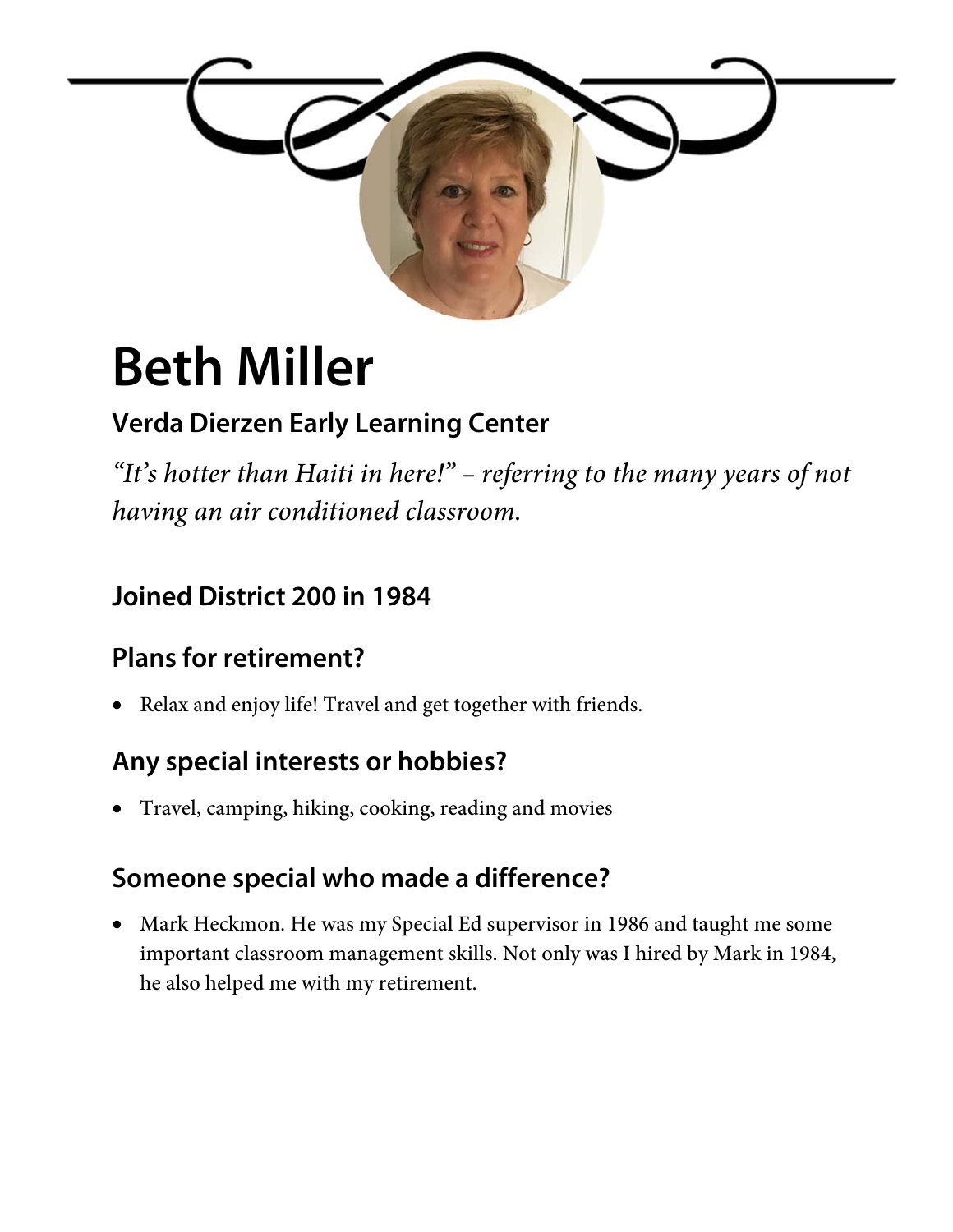

# **Lynn Mohan**

## **District Office**

*"How lucky am I to have something that makes saying goodbye so hard." ~ Winnie the Pooh* 

### **Joined District 200 in 1988**

#### **Plans for retirement?**

 My goal in retirement is to "live a balanced life - learn some and think some and draw and paint and sing and dance and play and work every day some." I almost forgot, "take a nap every afternoon."

### **Any special interests or hobbies?**

 My husband and I share a love of the outdoors. We enjoy gardening, hiking throughout the seasons, and spending "lake time" on our boat. We look forward to traveling throughout the United States in our motorhome visiting family and friends, exploring new places, and meeting new people.

#### **Someone special who made a difference?**

 I could not possibly name just one individual who made a difference in my career. I have had the privilege of working alongside so many dedicated and talented colleagues supporting initiatives to provide the best possible educational experiences for our students, staff, families, and community. Spending the better part of my life in District 200 first as a student, then parent and employee, I am so thankful to have been surrounded by people with a passion for excellence, and a sense of pride and accomplishment. So many have inspired me both professionally and personally, offered me unwavering support, and taught me to work hard and play hard. I have been fortunate to be a part of the District 200 family and I take with me fond memories that will last my lifetime.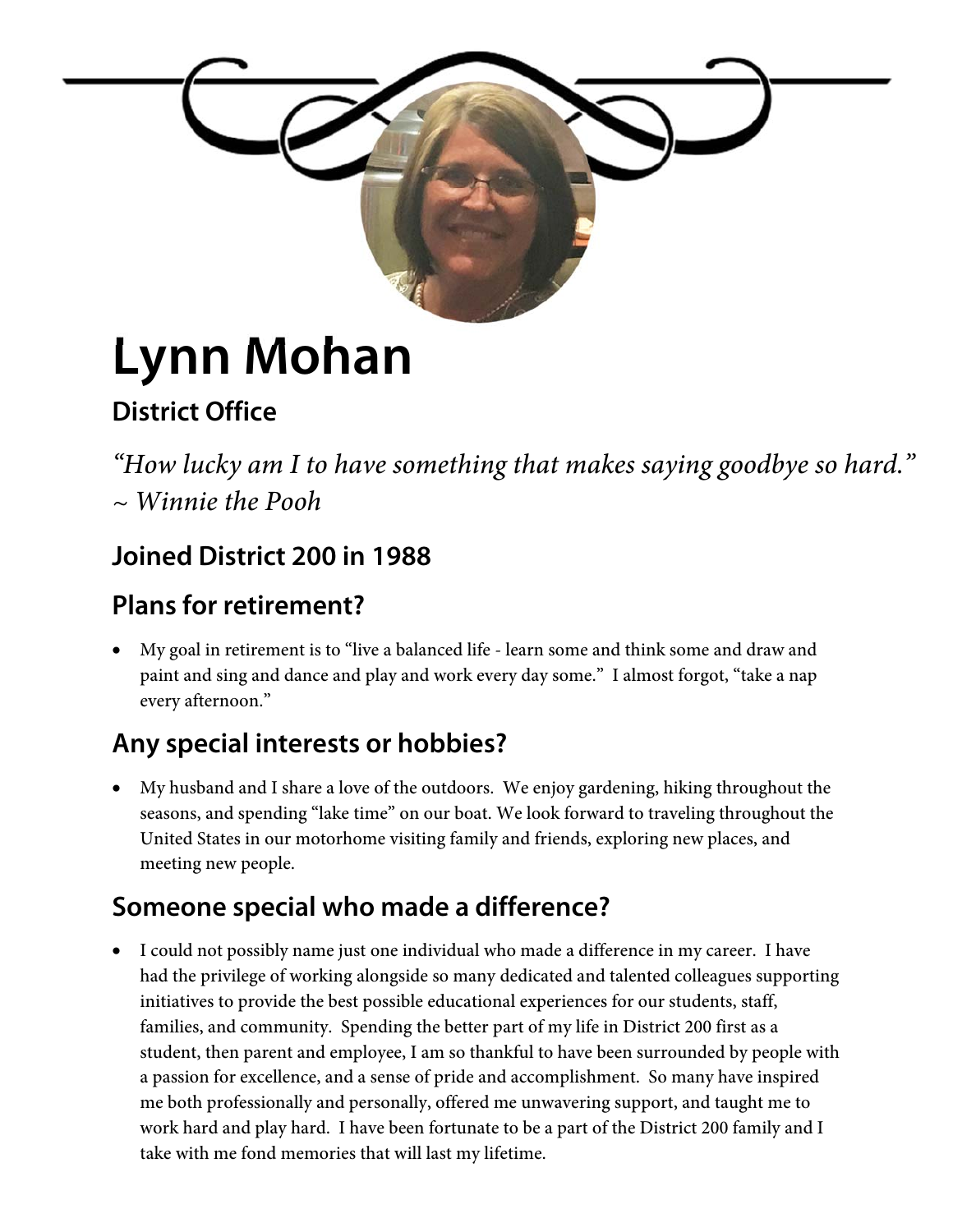

# **Terry Moses**

## **Clay Academy**

*The race is not given to the swift, nor to the strong, but to he who endures to the end.* 

#### **Joined District 200 in 2007**

#### **Plans for retirement?**

• Relax Continue to run my 3 businesses. Continue to train WCUSD employees. Perhaps work part-time in the district.

#### **Any special interests or hobbies?**

Motorcycle riding. Movies, Grilling & Cooking.

#### **Someone special who made a difference?**

 Dawn Cook has been an incredible leader and supporter. She's allowed me to approach my position in a way that I feel has been best for our students. Melvin Harris has been my best friend for over 25 years and my excellent coworker for the last 12. Michelle Bohacz has always helped me with anything I needed from her, and has been a tremendous support. All the staff at Clay have been excellent Co-workers and I couldn't have asked for a better team to be a part of.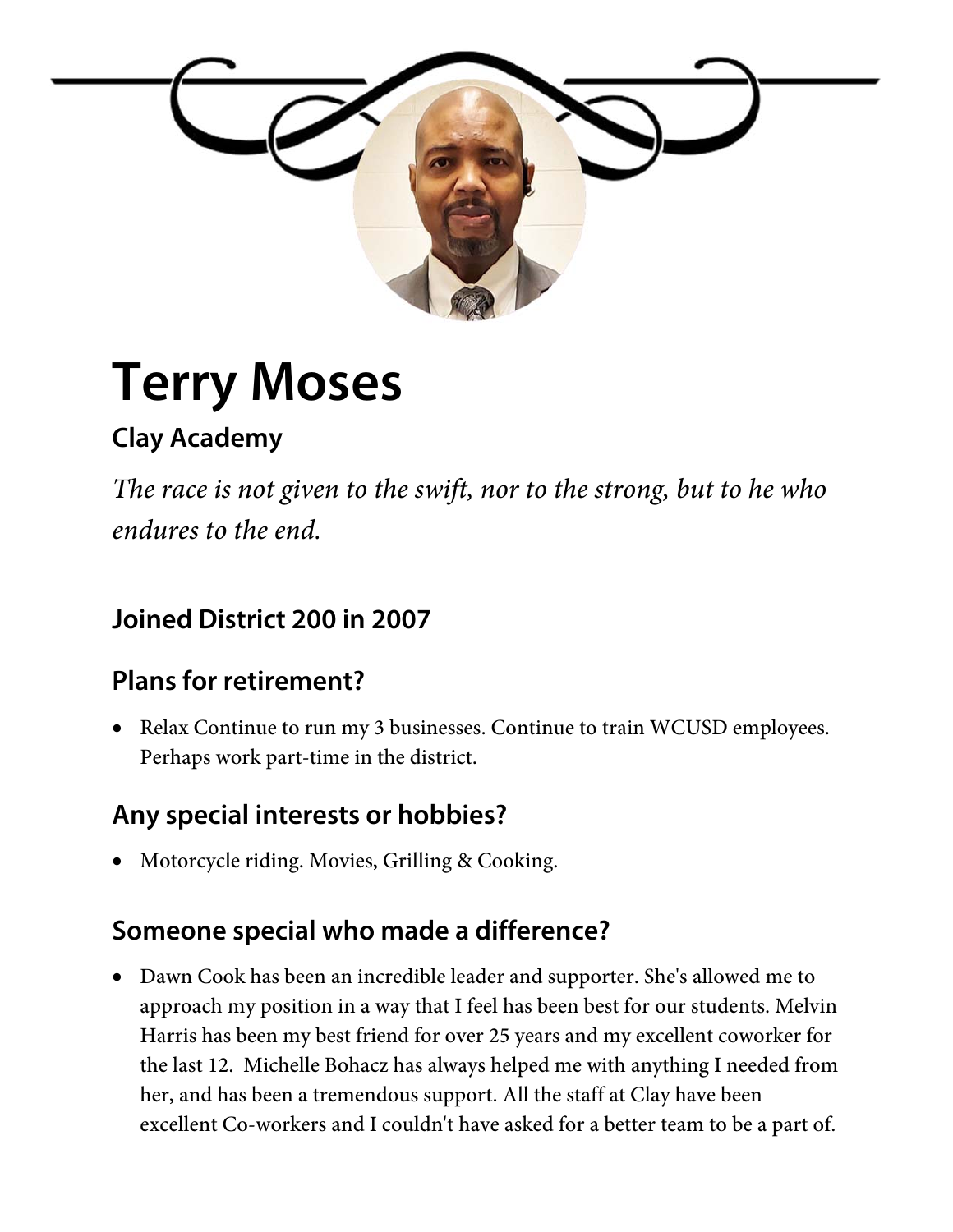

# **Tammy Ortmann**

### **Westwood Elementary School**

*All students can learn and succeed, but not in the same way and not on the same day!* 

#### **Joined District 200 in 1988**

### **Plans for retirement?**

 Upon retirement I will begin spending several days a week with my new granddaughter. This is something I have looked forward to for a very long time. I will continue to work at Ortmann's Red Iron as well, but do plan to take a few trips to visit friends I have not seen for several years. Having extra time to spend with family and friends is something I really look forward to being able to do in retirement.

### **Any special interests or hobbies?**

 I enjoy yard work and spending time outside during warm weather. I hope to do more gardening, walking and will be completing outside projects at home.

### **Someone special who made a difference?**

• I have technically been with District 200 since 1970 when I was a student at Clay Elementary. There have been so many wonderful people that have made a difference in my career with District 200. Dr. Robert Bosman, Mrs. Darlene LeCrone and Mr. Jim May were three Clay Elementary educators that inspired me to enter the world of education. Their passion and excitement about teaching and learning had an everlasting impact on my life. During the 33 years of working in District 200, I have had countless individuals that have made a difference. I am forever grateful to all of those who have teamed with me, supported me and encouraged me professionally and personally over the years.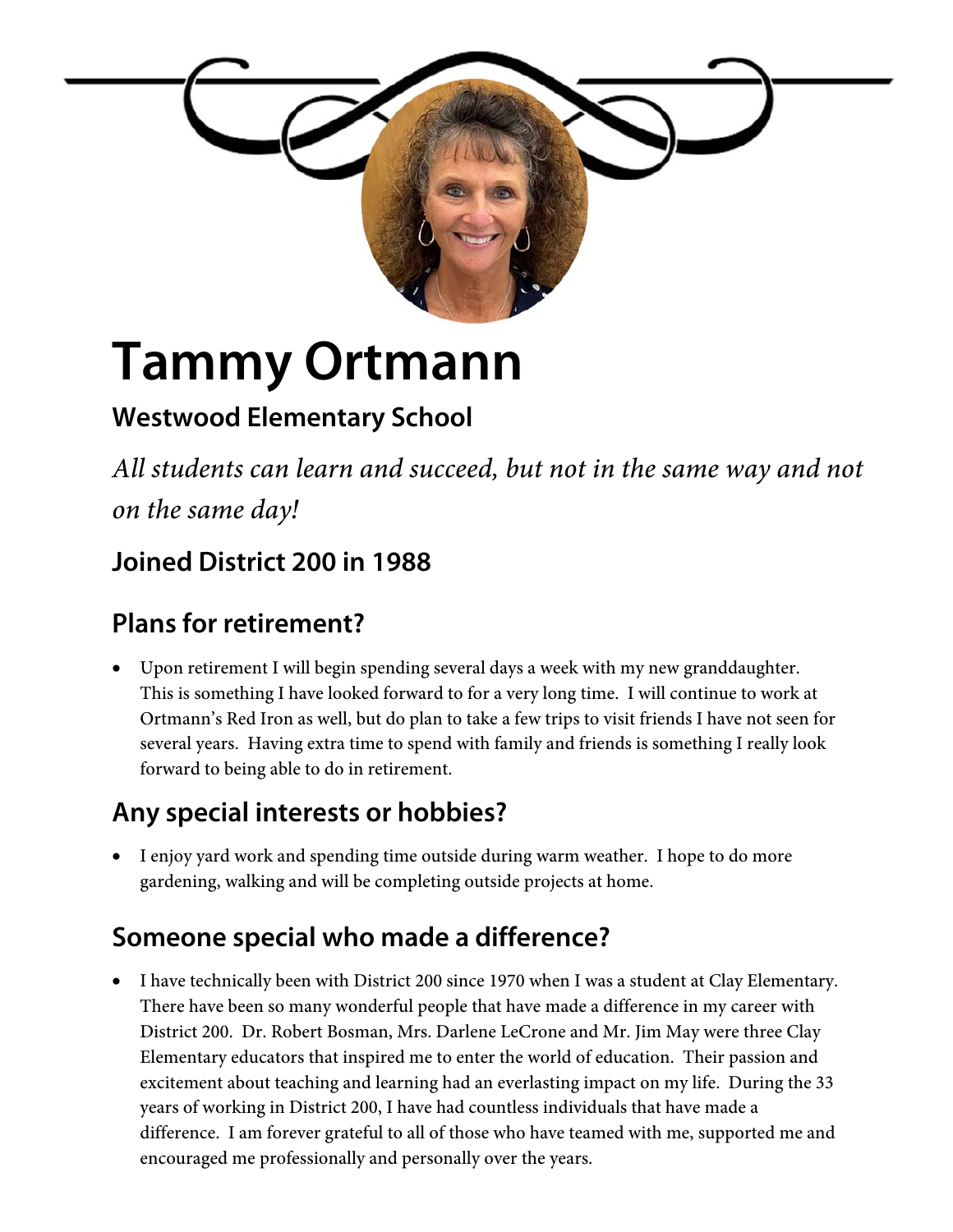

## **Linda Radke**

## **Woodstock High School**

*"Too much sanity may be madness – and the maddest of all: to see life as it is and not as it should be." ~ Don Quixote* 

*"If you talk to a man in a language he understands, that goes to his head. If you talk to him in his own language, that goes to his heart." ~ Nelson Mandela* 

*"Él que lee mucho y anda mucho ve mucho y sabe mucho." ~ Miguel de Cervantes Saavedra* 

## **Joined District 200 in 2006**

### **Plans for retirement?**

Travel. Spend more time with grandchildren. Becoming a Snowbird.

#### **Any special interests or hobbies?**

Gardening. Travel. Reading. Walking my dogs, Lucy and Jewels.

#### **Someone special who made a difference?**

- Corey Tafoya and Art Vallicelli for their positive leadership, trust in the professionalism of their staff, and the can-do attitude they always model – inspiring students and teachers to do better, be better and to Choose Kindness.
- Laure Foerster, Kathy Sima and Jane Turley extraordinary math teachers for their friendship, collegiality and many walk and talks in the hallways of WHS. Jane also conquered the stairs to the Alcázar with me. :-)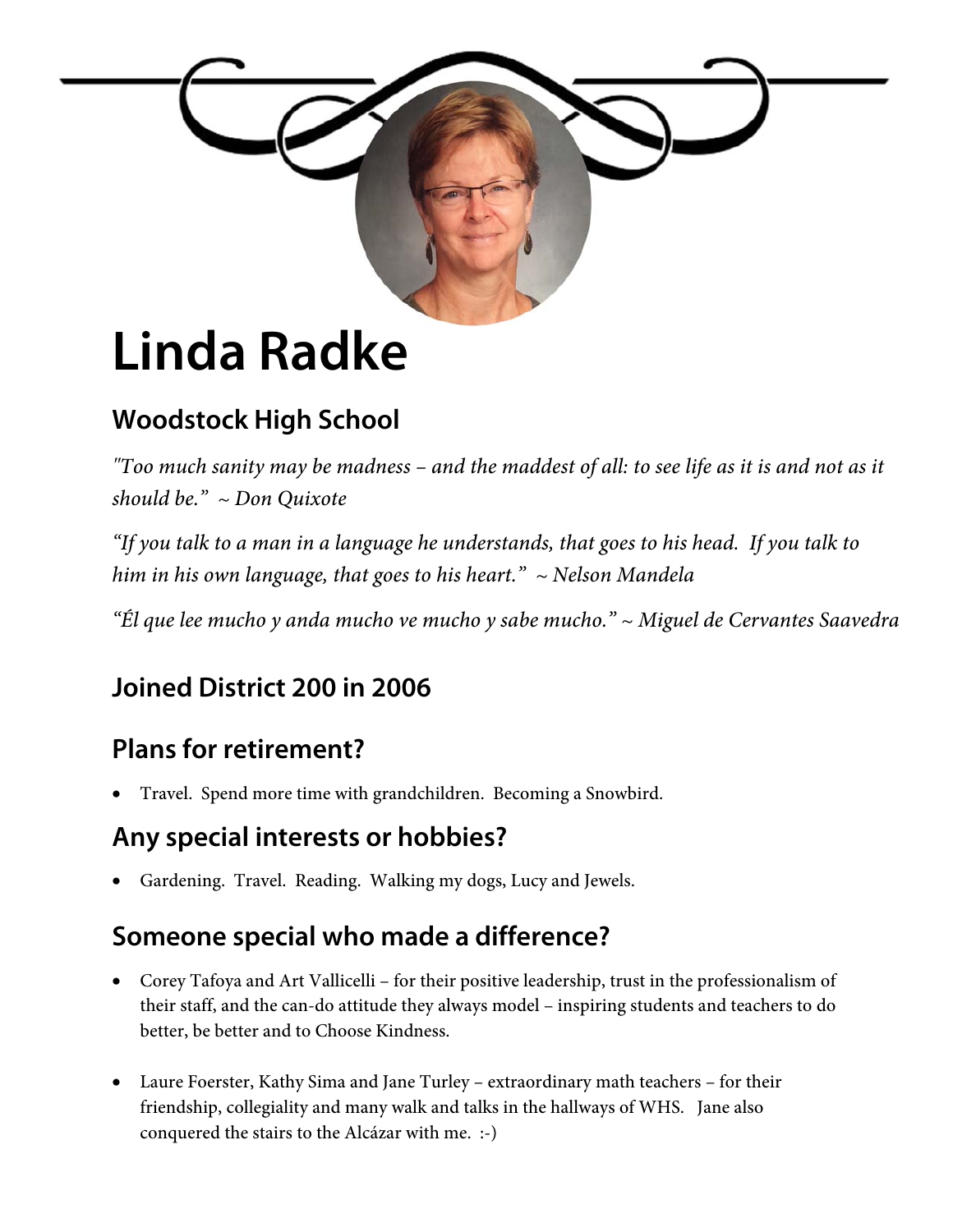

# **Robert B. Teuber**

### **Westwood Elementary School**

*"No one who achieves success does so without the help of others. The wise and confident acknowledge this help with gratitude." ~ Alfred North Whitehead*

### **Joined District 200 in 1988**

#### **Plans for retirement?**

 I plan on traveling by bicycle, on foot, and with an RV of sorts where I will enjoy wherever the road takes me. I also plan to continue to work on my model railroad empire in my basement.

#### **Any special interests or hobbies?**

I love to ride bicycles, travel, photography, hiking, reading, and model railroading.

### **Someone special who made a difference?**

 Bob Bosman. He was the person, along with Bill Schuette, who hired me to work at Dean Street Elementary School. He guided me through my first years of my career. Dick McDowell. He renewed my spirit and my career when he invited me to join the staff at Westwood Elementary School. He reinvigorated my career and left lasting impressions on how to successfully work with children. Ryan Hart. He was the principal who took me to the end of my career. He challenged me to stay strong to the end and enjoy the journey. Gigi Carlson. We worked together a Dean Street and Westwood Elementary Schools. She was always willing to listen and share her insights with me. Her enthusiasm for working with children was something that always lifted my spirits. Tammy Ortmann. Tammy and I began our careers about the same time. We worked together at Dean Street and Westwood Elementary Schools. Through thick and thin Tammy always had a heart for working with the children. I miss most of all our morning talks before the start of the school day. So many others have helping me in my career and I want to say thank you to all who made this a most rewarding career.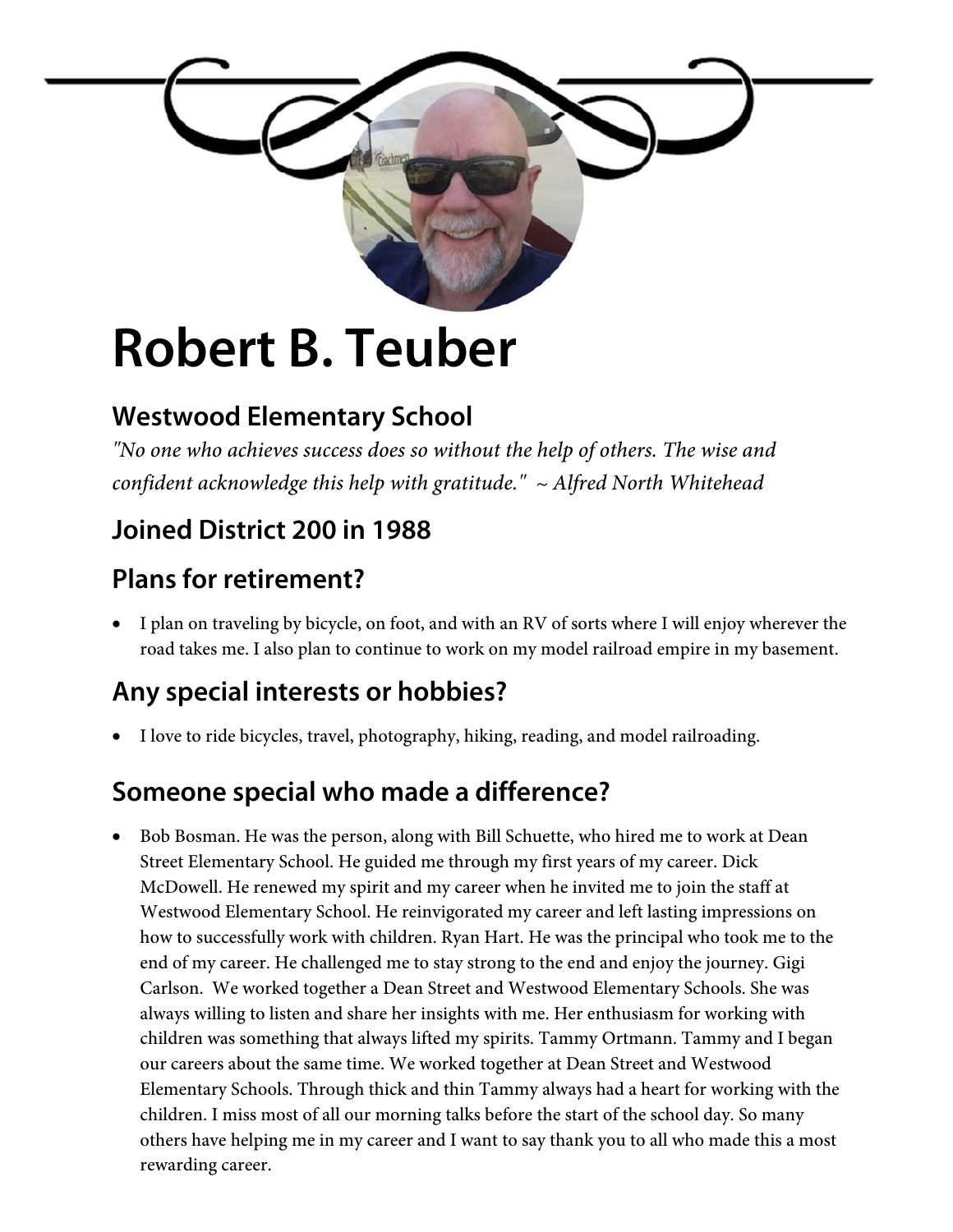

# **Steven T. Thompson**

### **Woodstock High School**

*Woodstock High School kept me grounded.* 

#### **Joined District 200 in 2007**

#### **Plans for retirement?**

I am working at Scot Forge as their Technical Educator

#### **Any special interests or hobbies?**

• I like to put miles on my bike; golf

#### **Someone special who made a difference?**

 I had a very a close working relationship with Jeff Griffith and Pete Catan at WHS CTE. Matt Boland was very helpful and supportive to me. Art Vallicelli – simply the best Principal I ever worked for.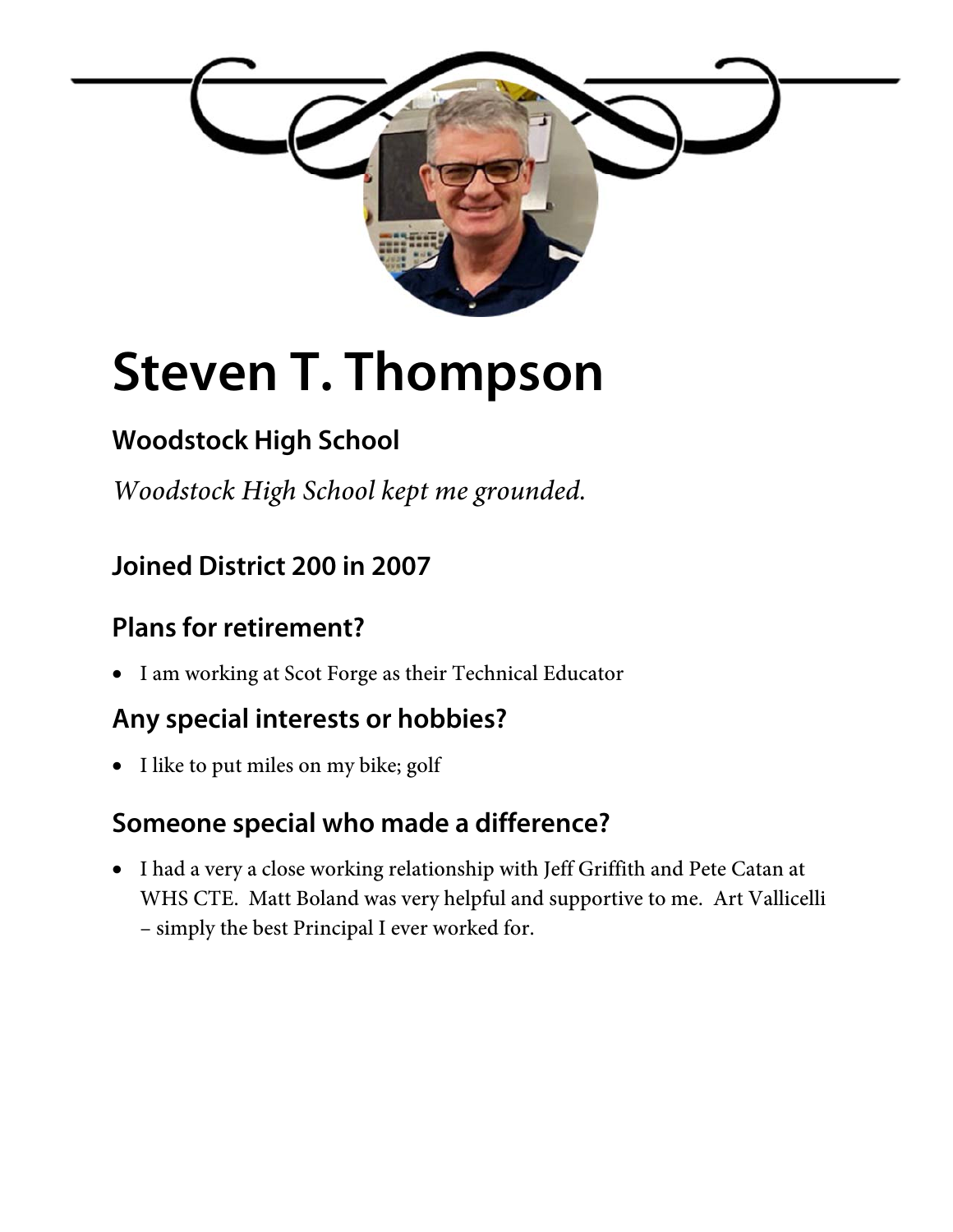

# **Jane Turley**

## **Woodstock High School**

*"What lies behind us and what lies ahead of us are tiny matters compared to what lives within us." ~ Henry David Thoreau*

### **Joined District 200 in 2000**

### **Plans for retirement?**

Traveling and spending my summers on the southern coast of Maine

#### **Any special interests or hobbies?**

I knit and crochet and attend live music whenever possible.

### **Someone special who made a difference?**

 RB Thompson always cheered me on when I first started. I felt empowered by him even when I was ready to decide I couldn't do this my first year! Sometimes we just need a cheerleader.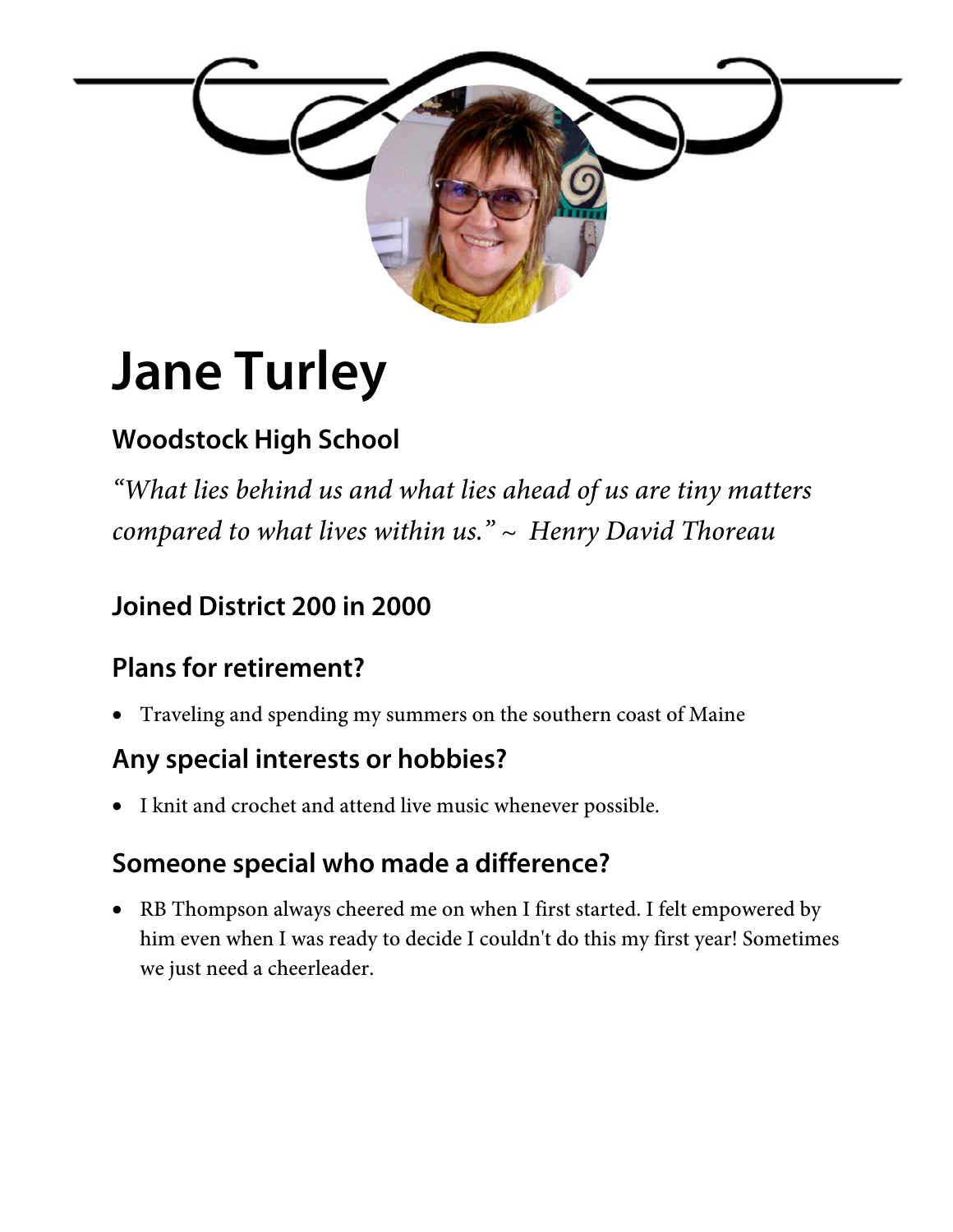

# **Joanne Ventouras**

### **Woodstock High School**

*Care for all students with your heart and treat them as if they are your own.*

#### **Joined District 200 in 2010**

### **Plans for retirement?**

• Relax and sleep in later because I am not a morning person; get a part-time job and travel when I can!

#### **Any special interests or hobbies?**

 Reading, baking, playing Words with Friends, and l have painted and furnished a doll house. I also like spending time with my family and friends.

#### **Someone special who made a difference?**

 Mike Degrassi; I worked as a sub in his Life Skills class and he wanted me as a Paraprofessional in his class permanently. So I was hired on as a one-on-one associate for a student for about 5 years.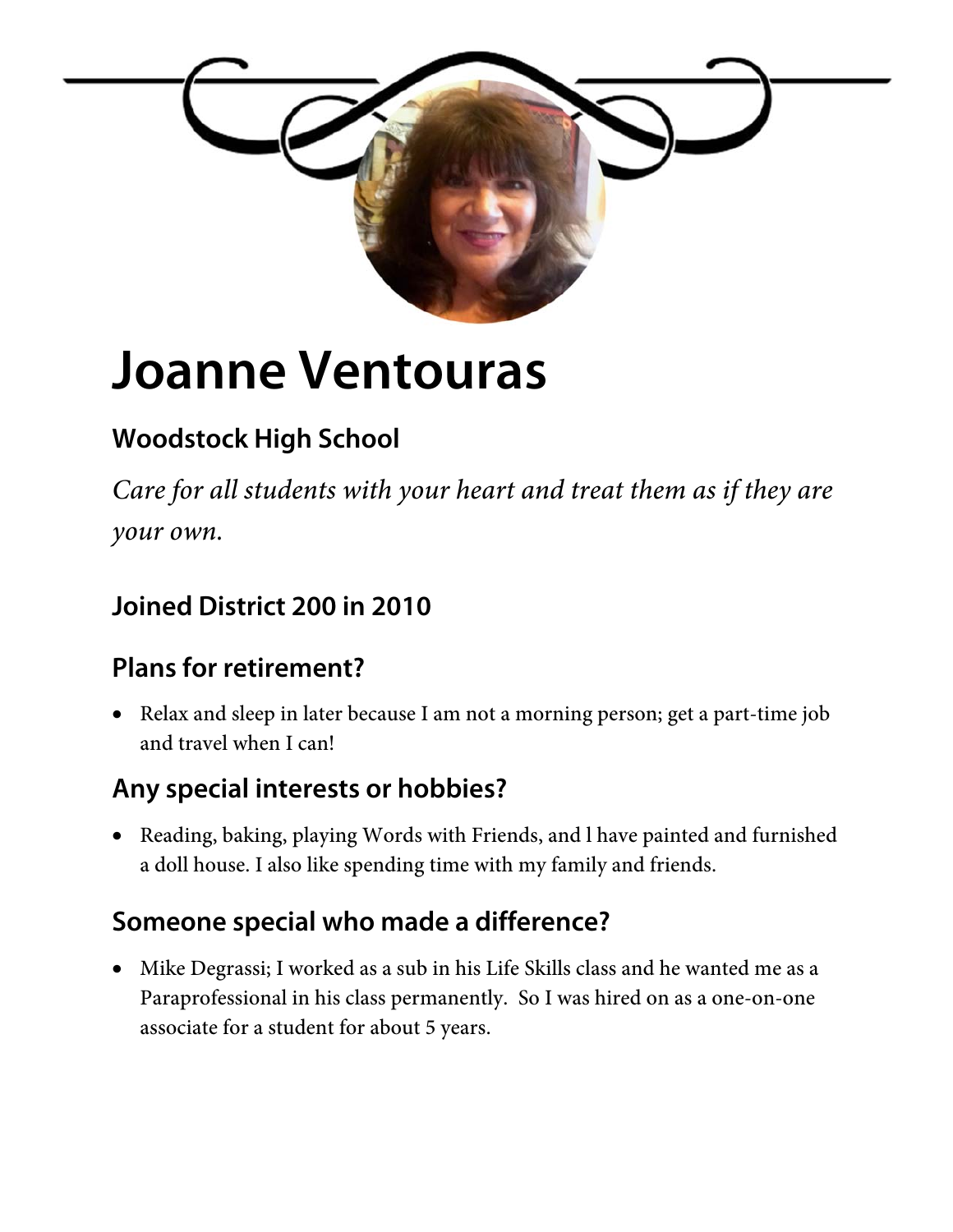

# **Linda Marie Warriner**

## **Woodstock North High School**

*I have said this every day before I get out of bed for many, many years. "This is the day the Lord hath made, be glad, give thanks, rejoice. Stand in His presence unafraid, in praise lift up your voice."*

### **Joined District 200 in 2005**

#### **Plans for retirement?**

 I am relishing the idea of not having a plan; it's the first time in my life that I don't know what is coming next. I'm sure I will reinvent myself again, as I have a few times over the years. I hope to find some form of philanthropic work where I can feel helpful.

### **Any special interests or hobbies?**

 I love to travel and look forward to future excursions; fishing in Pelican Lake up in Orr, Minnesota; vising my brother and family in Rochester, New York and going with them up to a cabin in the Adirondack mountains; visiting a dear friend in Boise, Idaho. My son and I are planning a trip to Paris. I love to cook, garden and have friends over.

#### **Someone special who made a difference?**

 Mrs. Engel was my Belvidere High School Family Living teacher; she was such an inspiration to me as she taught me skills I would need to navigate the world. She was so kind and sensitive, and took time to really get to know me. She became very ill and I would go to her house to help her get lessons ready for school. She had a private nurse who had a young disabled son who I enjoyed interacting with. Mrs. Engel told me I had a gift to work with the special education population. So here I am, retiring from a perfect career due to one woman's encouragement, Mrs. Engel. She was my inspiration to become a teacher. I hope somewhere along the line, I have been that teacher who inspired students to become successful and fulfilled in their careers.